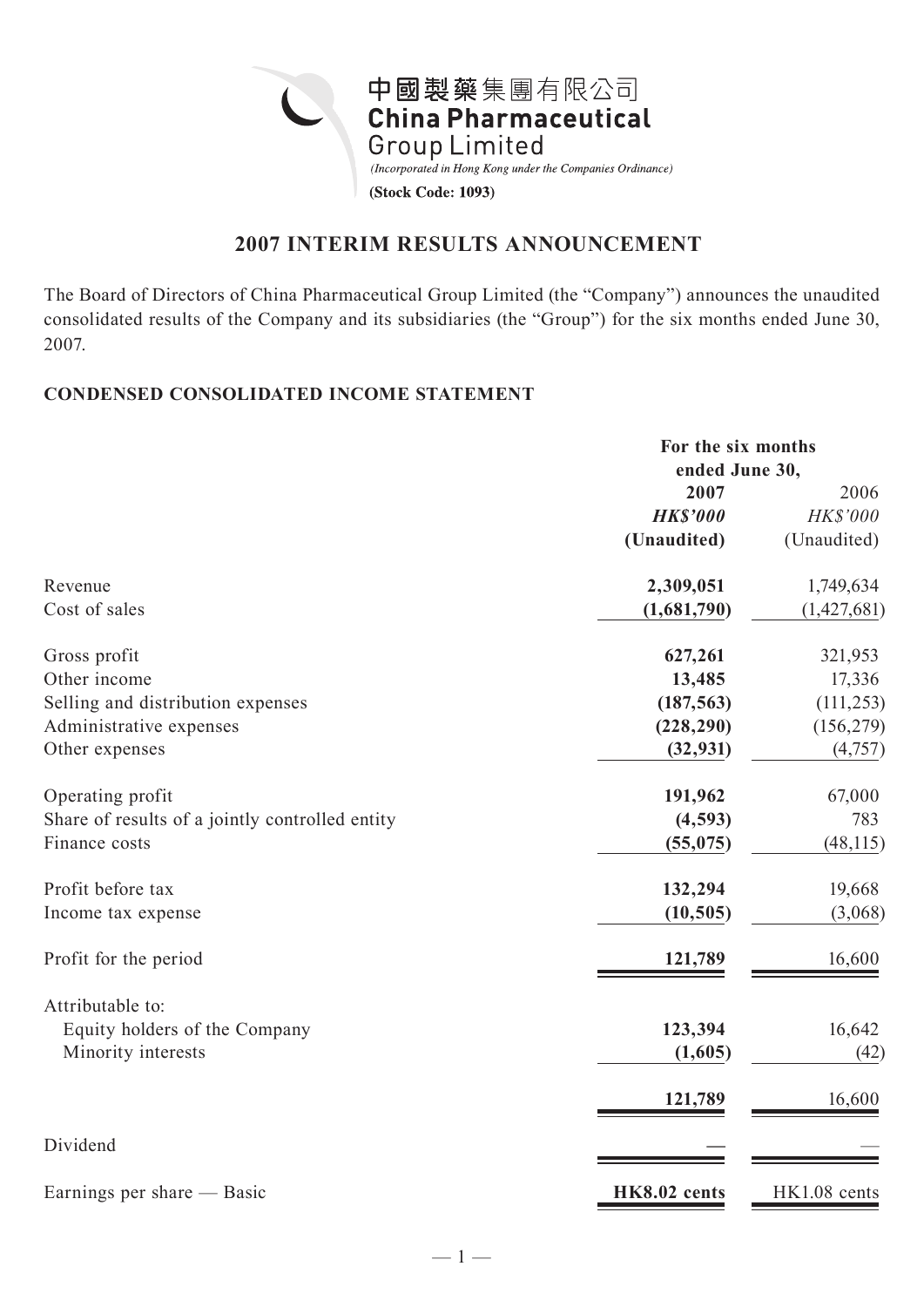# **CONDENSED CONSOLIDATED BALANCE SHEET**

|                                                                    | As at<br>June 30,<br>2007<br><b>HK\$'000</b><br>(Unaudited) | As at<br>December 31,<br>2006<br>HK\$'000<br>(Audited) |
|--------------------------------------------------------------------|-------------------------------------------------------------|--------------------------------------------------------|
| <b>Non-current assets</b>                                          |                                                             |                                                        |
| Property, plant and equipment                                      | 3,272,788                                                   | 3,233,026                                              |
| Prepaid lease payments                                             | 146,989                                                     | 145,923                                                |
| Intangible assets<br>Goodwill                                      | 48,039                                                      | 48,275                                                 |
|                                                                    | 55,764                                                      | 55,764                                                 |
| Interest in a jointly controlled entity<br>Pledged bank deposits   | 17,053<br>772                                               | 21,646<br>1,312                                        |
|                                                                    | 3,541,405                                                   | 3,505,946                                              |
| <b>Current assets</b>                                              |                                                             |                                                        |
| Inventories                                                        | 688,654                                                     | 682,935                                                |
| Trade and other receivables                                        | 670,141                                                     | 574,488                                                |
| Bills receivables                                                  | 168,680                                                     | 98,501                                                 |
| Prepaid lease payments                                             | 4,685                                                       | 4,361                                                  |
| Tax recoverable                                                    | 2,197                                                       | 1,165                                                  |
| Trade receivables due from a related company                       | 14,361                                                      | 2,660                                                  |
| Amount due from a jointly controlled entity                        | 15,300                                                      | 13,155                                                 |
| Pledged bank deposits                                              |                                                             | 2,792                                                  |
| Bank balances and cash                                             | 405,749                                                     | 387,405                                                |
|                                                                    | 1,969,767                                                   | 1,767,462                                              |
| <b>Current liabilities</b>                                         |                                                             |                                                        |
| Trade and other payables<br>Bills payables                         | 932,537<br>139,501                                          | 754,147<br>223,118                                     |
| Trade payables due to a related company                            | 7,017                                                       | 11,360                                                 |
| Amounts due to related companies                                   | 11,759                                                      | 10,454                                                 |
| Tax liabilities                                                    | 21,068                                                      | 15,002                                                 |
| Unsecured bank loans                                               | 820,000                                                     | 752,000                                                |
| Loans from immediate holding company                               | 9,667                                                       |                                                        |
|                                                                    | 1,941,549                                                   | 1,766,081                                              |
| Net current assets                                                 | 28,218                                                      | 1,381                                                  |
| Total assets less current liabilities                              | 3,569,623                                                   | 3,507,327                                              |
| <b>Non-current liabilities</b>                                     |                                                             |                                                        |
| Unsecured bank loans                                               | 671,000                                                     | 777,000                                                |
| Loan from a related company<br>Loans from ultimate holding company | 126,000                                                     | 20,000<br>59,493                                       |
|                                                                    | 797,000                                                     | 856,493                                                |
| Net assets                                                         | 2,772,623                                                   | 2,650,834                                              |
| <b>Capital and reserves</b>                                        |                                                             |                                                        |
| Share capital                                                      | 153,812                                                     | 153,812                                                |
| Reserves                                                           | 2,611,223                                                   | 2,487,829                                              |
| Equity attributable to equity holders of the Company               | 2,765,035                                                   | 2,641,641                                              |
| Minority interests                                                 | 7,588                                                       | 9,193                                                  |
| Total equity                                                       | 2,772,623                                                   | 2,650,834                                              |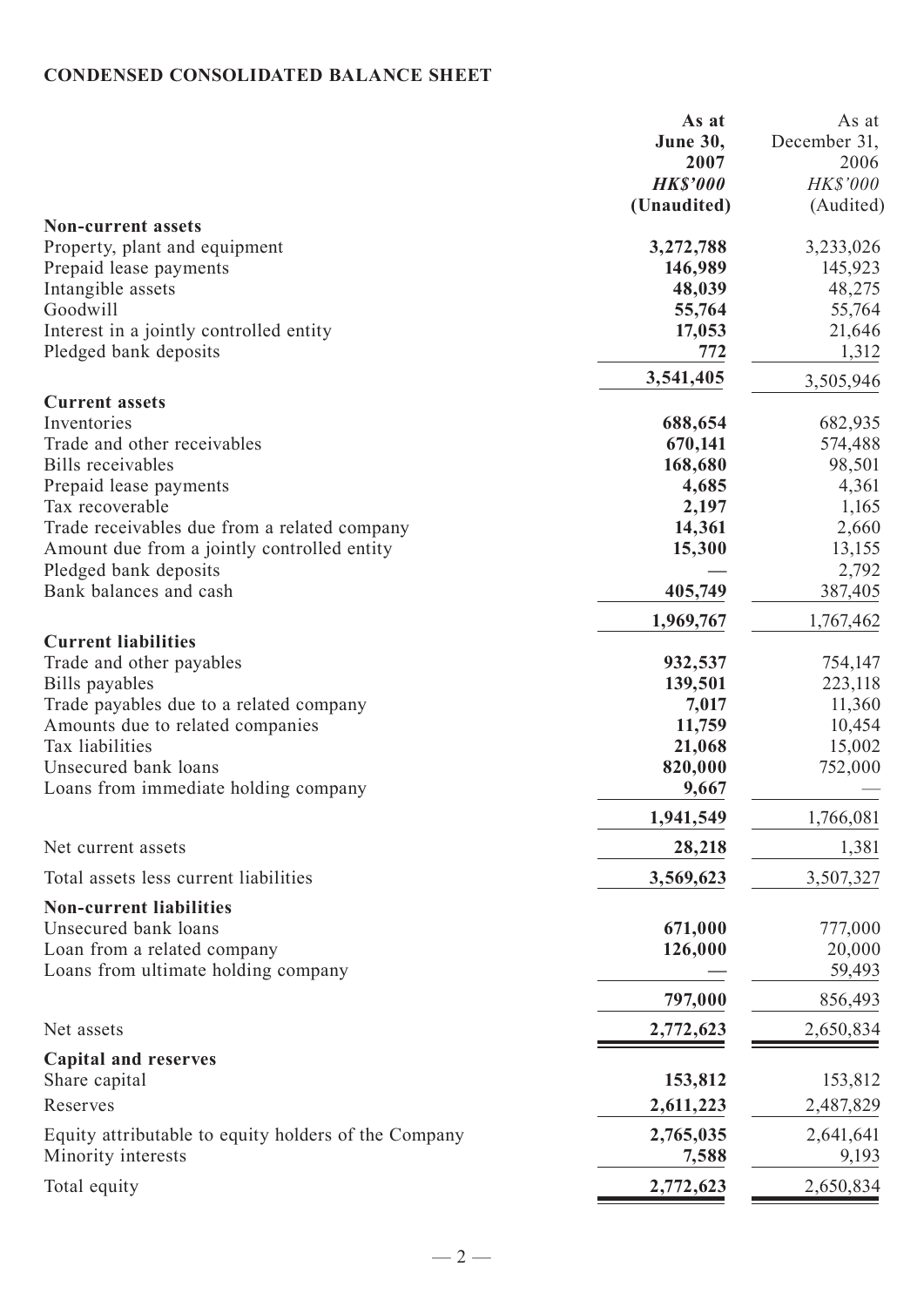#### **NOTES TO THE CONDENSED CONSOLIDATED FINANCIAL STATEMENTS**

#### **1. Basis of preparation and principal accounting policies**

The condensed consolidated financial statements have been prepared in accordance with the applicable disclosure requirements of Appendix 16 to the Rules Governing the Listing of Securities on The Stock Exchange of Hong Kong Limited and with Hong Kong Accounting Standard 34 "Interim Financial Reporting" issued by the Hong Kong Institute of Certified Public Accountants.

The condensed consolidated financial statements have been prepared on the historical cost basis.

The accounting policies used in the condensed consolidated financial statements are consistent with those followed in the preparation of the Group's annual financial statements for the year ended December 31, 2006.

#### **2. Segmental information**

#### *Business segments*

The Group reports its primary segment information by products, namely bulk drugs (including penicillin series, cephalosporin series and vitamin C series), finished drugs and others. Segment information about these products is presented below:

#### **For the six months ended June 30, 2007**

|                                             | Penicillin<br>series<br><b>HKS'000</b><br>(unaudited) | <b>Bulk Drugs</b><br>Cephalosporin<br>series<br><b>HKS'000</b><br>(unaudited) | Vitamin C<br>series<br><b>HKS'000</b><br>(unaudited) | Finished<br>Drugs<br><b>HKS'000</b><br>(unaudited) | <b>Others</b><br><b>HKS'000</b><br>(unaudited) | <b>Eliminations</b><br><b>HKS'000</b><br>(unaudited) | Consolidated<br><b>HKS'000</b><br>(unaudited) |
|---------------------------------------------|-------------------------------------------------------|-------------------------------------------------------------------------------|------------------------------------------------------|----------------------------------------------------|------------------------------------------------|------------------------------------------------------|-----------------------------------------------|
| <b>REVENUE</b><br>External sales            | 822,884                                               | 338,015                                                                       | 470,995                                              | 660,901                                            | 16,256                                         |                                                      | 2,309,051                                     |
| Inter-segment sales<br><b>TOTAL REVENUE</b> | 175,132<br>998,016                                    | 15,130<br>353,145                                                             | 600<br>471,595                                       | 660,901                                            | 70<br>16,326                                   | (190, 932)<br>(190, 932)                             | 2,309,051                                     |

Inter-segment sales are charged at prevailing market rates.

| <b>SEGMENT RESULTS</b>                                              | 188,199 | 11,178 | 47,835 | (35,900) | (10, 981) | 200,331              |
|---------------------------------------------------------------------|---------|--------|--------|----------|-----------|----------------------|
| Unallocated income<br>Unallocated corporate expenses                |         |        |        |          |           | 54<br>(8, 423)       |
| Operating profit<br>Share of results of a jointly controlled entity |         |        |        |          |           | 191,962              |
| Finance costs                                                       |         |        |        |          | (4,593)   | (4,593)<br>(55, 075) |
| Profit before tax                                                   |         |        |        |          |           | 132,294              |
| Income tax expense<br>Profit for the period                         |         |        |        |          |           | (10, 505)<br>121,789 |
|                                                                     |         |        |        |          |           |                      |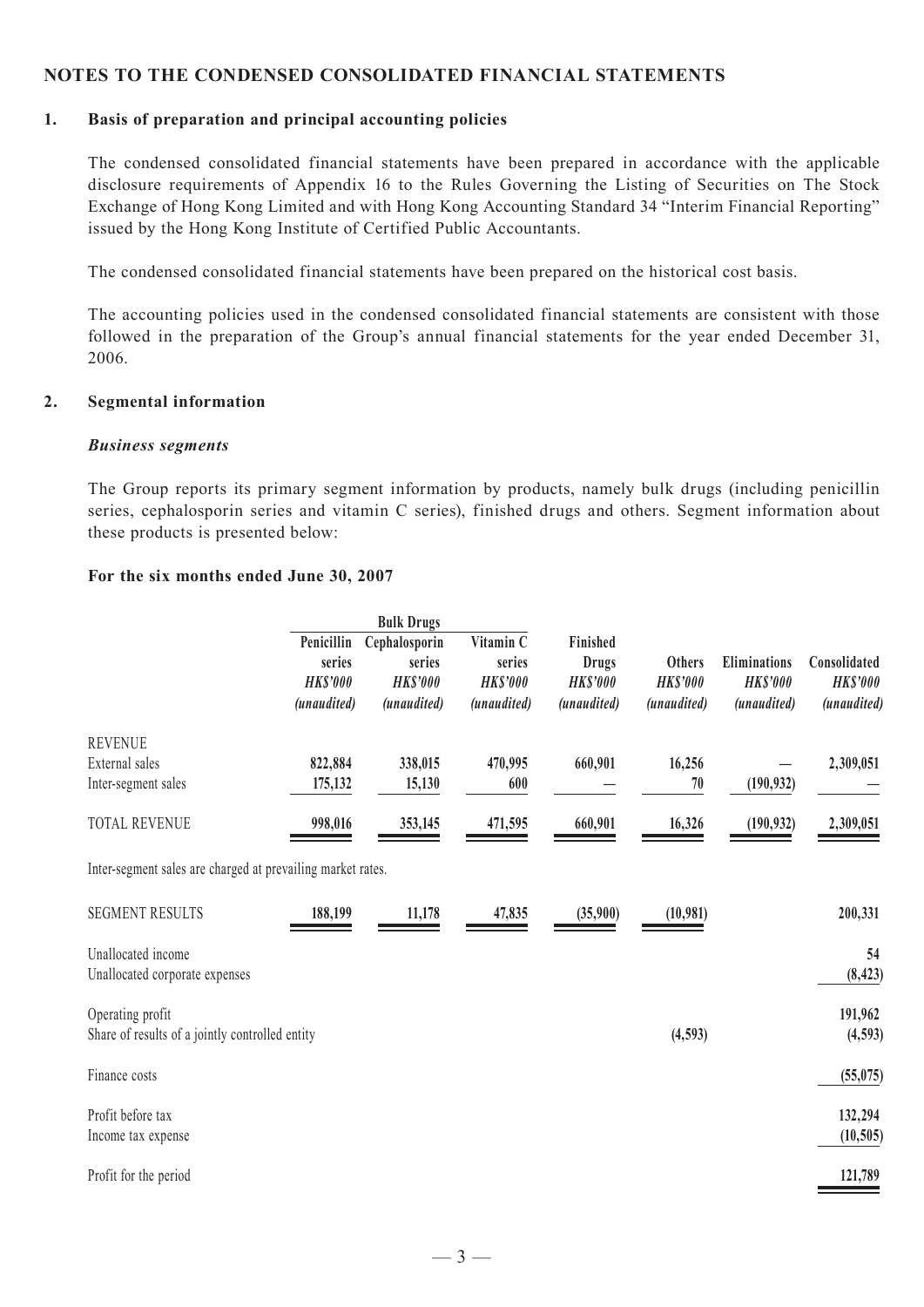### **For the six months ended June 30, 2006**

|                                                             | <b>Bulk Drugs</b> |               |             |             |             |              |              |
|-------------------------------------------------------------|-------------------|---------------|-------------|-------------|-------------|--------------|--------------|
|                                                             | Penicillin        | Cephalosporin | Vitamin C   | Finished    |             |              |              |
|                                                             | series            | series        | series      | Drugs       | Others      | Eliminations | Consolidated |
|                                                             | HK\$'000          | HK\$'000      | HK\$'000    | HK\$'000    | HK\$'000    | HK\$'000     | HK\$'000     |
|                                                             | (unaudited)       | (unaudited)   | (unaudited) | (unaudited) | (unaudited) | (unaudited)  | (unaudited)  |
| <b>REVENUE</b>                                              |                   |               |             |             |             |              |              |
| External sales                                              | 442,370           | 361,006       | 303,111     | 636,057     | 7,090       |              | 1,749,634    |
| Inter-segment sales                                         | 104,552           | 57,217        | 319         |             |             | (162,088)    |              |
| <b>TOTAL REVENUE</b>                                        | 546,922           | 418,223       | 303,430     | 636,057     | 7,090       | (162, 088)   | 1,749,634    |
| Inter-segment sales are charged at prevailing market rates. |                   |               |             |             |             |              |              |
| <b>SEGMENT RESULTS</b>                                      | 24,196            | 33,570        | 2,581       | 26,972      | (12,176)    |              | 75,143       |
| Unallocated income                                          |                   |               |             |             |             |              | 269          |
| Unallocated corporate expenses                              |                   |               |             |             |             |              | (8, 412)     |
| Operating profit                                            |                   |               |             |             |             |              | 67,000       |
| Share of results of a jointly controlled entity             |                   |               |             |             | 783         |              | 783          |
| Finance costs                                               |                   |               |             |             |             |              | (48, 115)    |
| Profit before tax                                           |                   |               |             |             |             |              | 19,668       |
| Income tax expense                                          |                   |               |             |             |             |              | (3,068)      |
| Profit for the period                                       |                   |               |             |             |             |              | 16,600       |

## **Geographical segments**

The following is an analysis of the Group's revenue by geographical market for the period under review:

|                                            | For the six months<br>ended June 30. |             |
|--------------------------------------------|--------------------------------------|-------------|
|                                            | 2007                                 | 2006        |
|                                            | <b>HK\$'000</b>                      | HK\$'000    |
|                                            | (unaudited)                          | (unaudited) |
| The People's Republic of China (the "PRC") | 1,469,740                            | 1,226,593   |
| Asia other than the PRC                    | 560,423                              | 284,474     |
| Europe                                     | 143,908                              | 125,573     |
| America                                    | 120,457                              | 103,136     |
| Others                                     | 14,523                               | 9,858       |
|                                            | 2,309,051                            | 1,749,634   |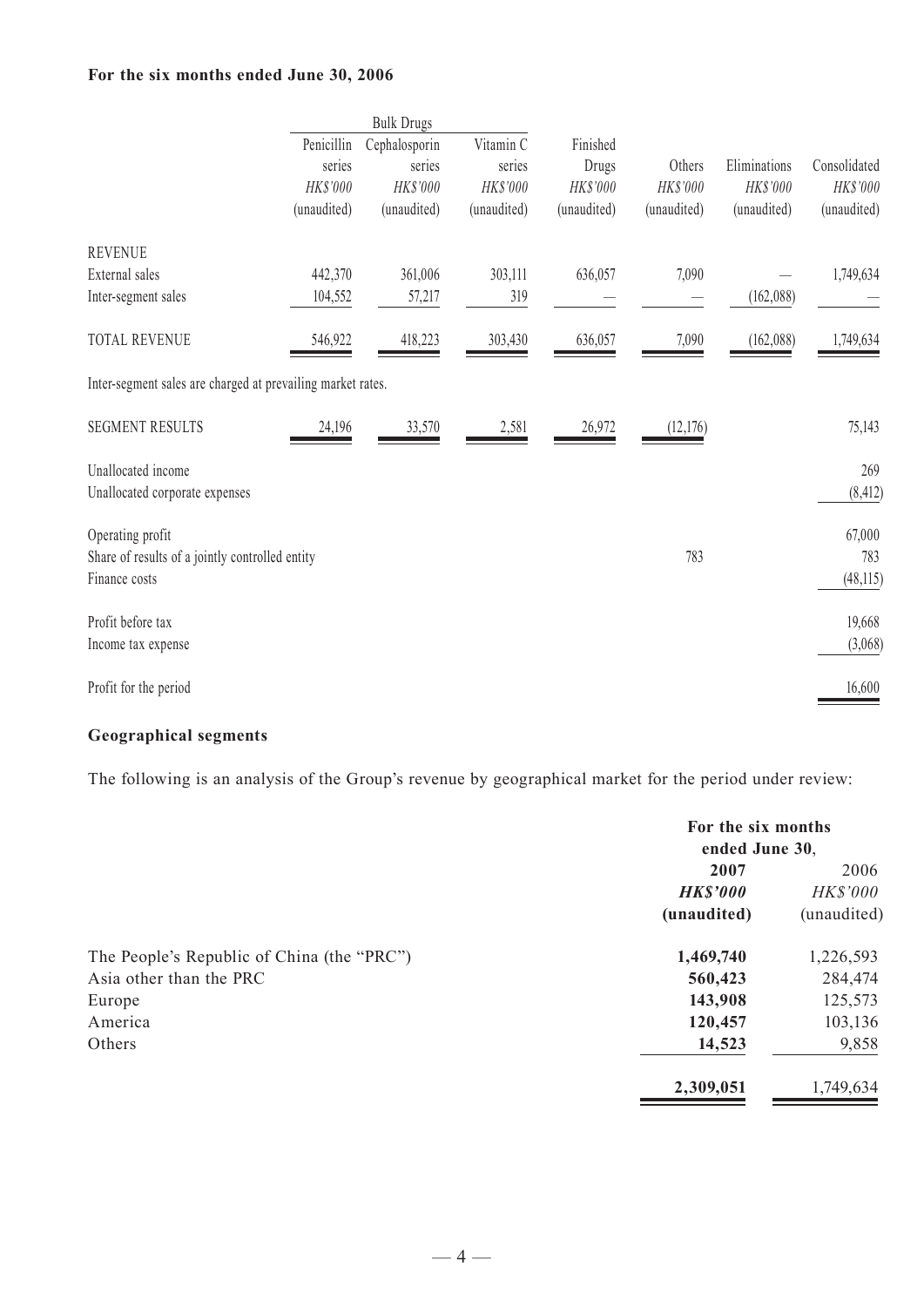|                                                                           |                 | For the six months<br>ended June 30, |  |
|---------------------------------------------------------------------------|-----------------|--------------------------------------|--|
|                                                                           | 2007            | 2006                                 |  |
|                                                                           | <b>HK\$'000</b> | <b>HK\$'000</b>                      |  |
|                                                                           | (unaudited)     | (unaudited)                          |  |
| Profit before tax has been arrived at                                     |                 |                                      |  |
| after charging (crediting):                                               |                 |                                      |  |
| Amortisation of intangible assets                                         | 11,775          | 10,297                               |  |
| Amortisation of prepaid lease payments                                    | 2,280           | 2,087                                |  |
| Depreciation of property, plant and equipment                             | 174,693         | 153,297                              |  |
| Employee benefits expenses, including those of directors (Note)           | 201,509         | 137,712                              |  |
| Contribution to retirement benefits schemes, including those of directors | 33,487          | 23,335                               |  |
| Loss on disposal of property, plant and equipment, included               |                 |                                      |  |
| in other expenses                                                         | 25,145          | 29                                   |  |
| Research and development expenses                                         | 4,031           | 3,626                                |  |
| Share of tax of a jointly controlled entity, included                     |                 |                                      |  |
| in share of results of a jointly controlled entity                        |                 | 187                                  |  |
| Interest income                                                           | (1,195)         | (1,517)                              |  |

*Note: The amount for the current period includes a half-year bonus of HK\$39,695,000 (1.1.2006 to 6.30.2006: Nil)*

#### **4. Income tax expense**

|                                                     | For the six months<br>ended June 30, |                         |
|-----------------------------------------------------|--------------------------------------|-------------------------|
|                                                     | 2007                                 | 2006                    |
|                                                     | <b>HK\$'000</b><br>(unaudited)       | HK\$'000<br>(unaudited) |
| PRC Foreign Enterprise Income Tax<br>— current year | 14,619                               | 3,068                   |
| — underprovision in prior years                     | 886                                  |                         |
| — tax refund                                        | (5,000)                              |                         |
|                                                     | 10,505                               | 3,068                   |

No Hong Kong Profits Tax is payable by the Company nor its Hong Kong subsidiaries since they either had no assessable profits or incurred tax losses for both periods. The tax charge for the period arose from taxation on its subsidiaries established in the PRC.

Pursuant to the relevant laws and regulations in the PRC, certain subsidiaries of the Company are entitled to exemption and relief from PRC Foreign Enterprise Income Tax starting from their first profit-making years.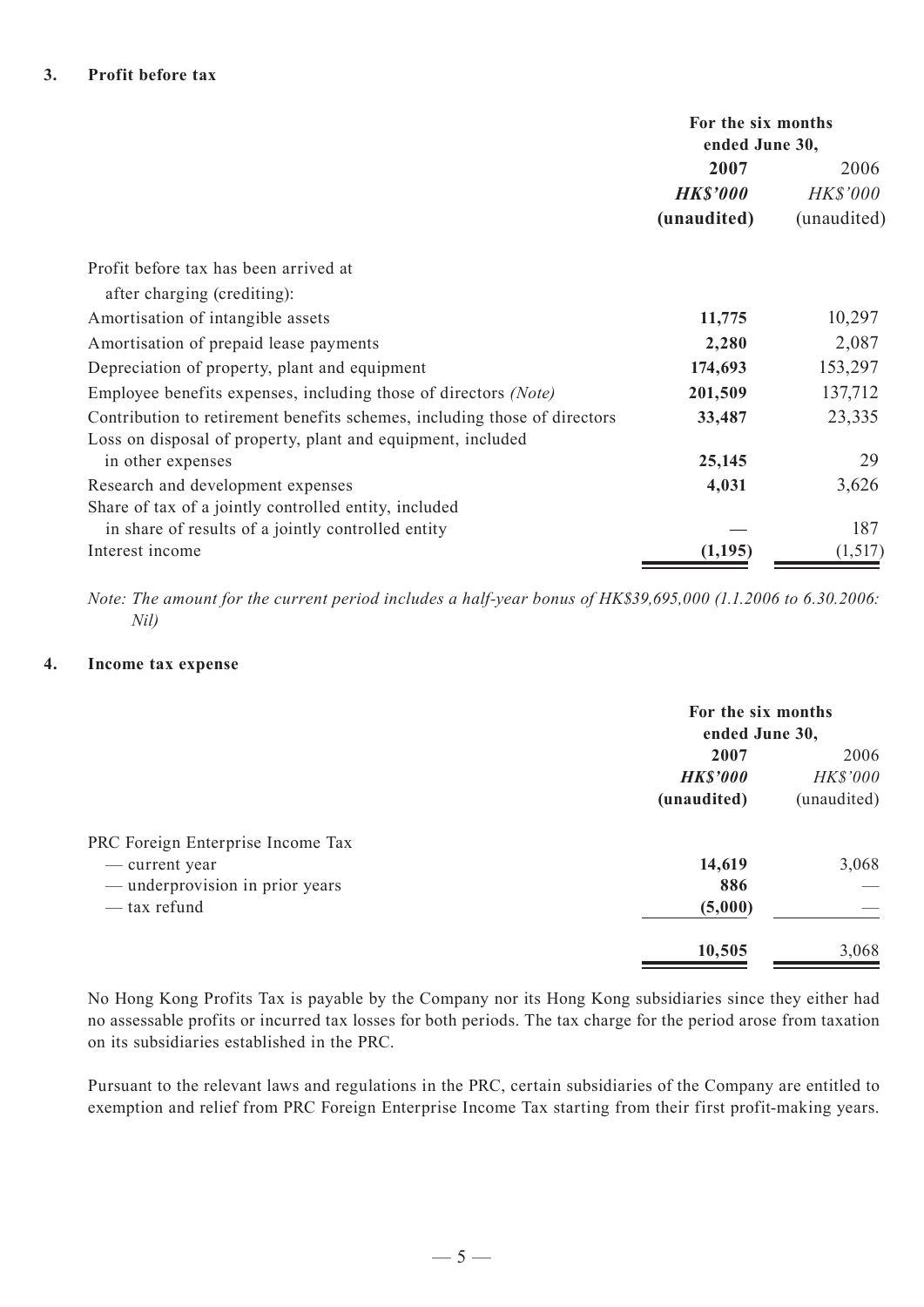In addition, pursuant to an approval granted by the relevant tax authority, a subsidiary of the Company was granted tax refund on the basis that the subsidiary of the Company has, instead of making distributions to its foreign shareholders, re-invested certain distributable reserves as capital contribution to a PRC subsidiary set up in previous years.

The tax charge for the period represents income tax provision which has taken into account of the abovementioned tax incentive.

As at June 30, 2007, the Group had unused tax losses of HK\$197,751,000 (12.31.2006: HK\$141,262,000) available for offset against future profits. No deferred tax asset has been recognised in respect of such losses due to the unpredictability of future profit streams. The unrecognised tax losses will expire in 2012.

There was no other significant unprovided deferred tax for the period or at the balance sheet date.

#### **5. Dividend**

No dividend was paid during the period. The directors do not recommend the payment of an interim dividend.

#### **6. Earnings per share**

The calculation of the basic earnings per share for the six months ended June 30, 2007 is based on the unaudited profit for the period attributable to equity holders of the Company of HK\$123,394,000 (1.1.2006 to 6.30.2006: HK\$16,642,000) and the 1,538,124,661 shares (1.1.2006 to 6.30.2006: 1,538,124,661 shares) in issue during the period.

No diluted earnings per share has been presented for the six months ended June 30, 2006 and 2007 as there were no potential ordinary shares in issue during both periods.

#### **7. Trade and other receivables/Bills receivables**

|                   | As at           | As at        |
|-------------------|-----------------|--------------|
|                   | <b>June 30,</b> | December 31, |
|                   | 2007            | 2006         |
|                   | <b>HK\$'000</b> | HK\$'000     |
|                   | (unaudited)     | (audited)    |
| Trade receivables | 562,447         | 497,288      |
| Bills receivables | 168,680         | 98,501       |
|                   | 731,127         | 595,789      |
| Other receivables | 107,694         | 77,200       |
|                   | 838,821         | 672,989      |
|                   |                 |              |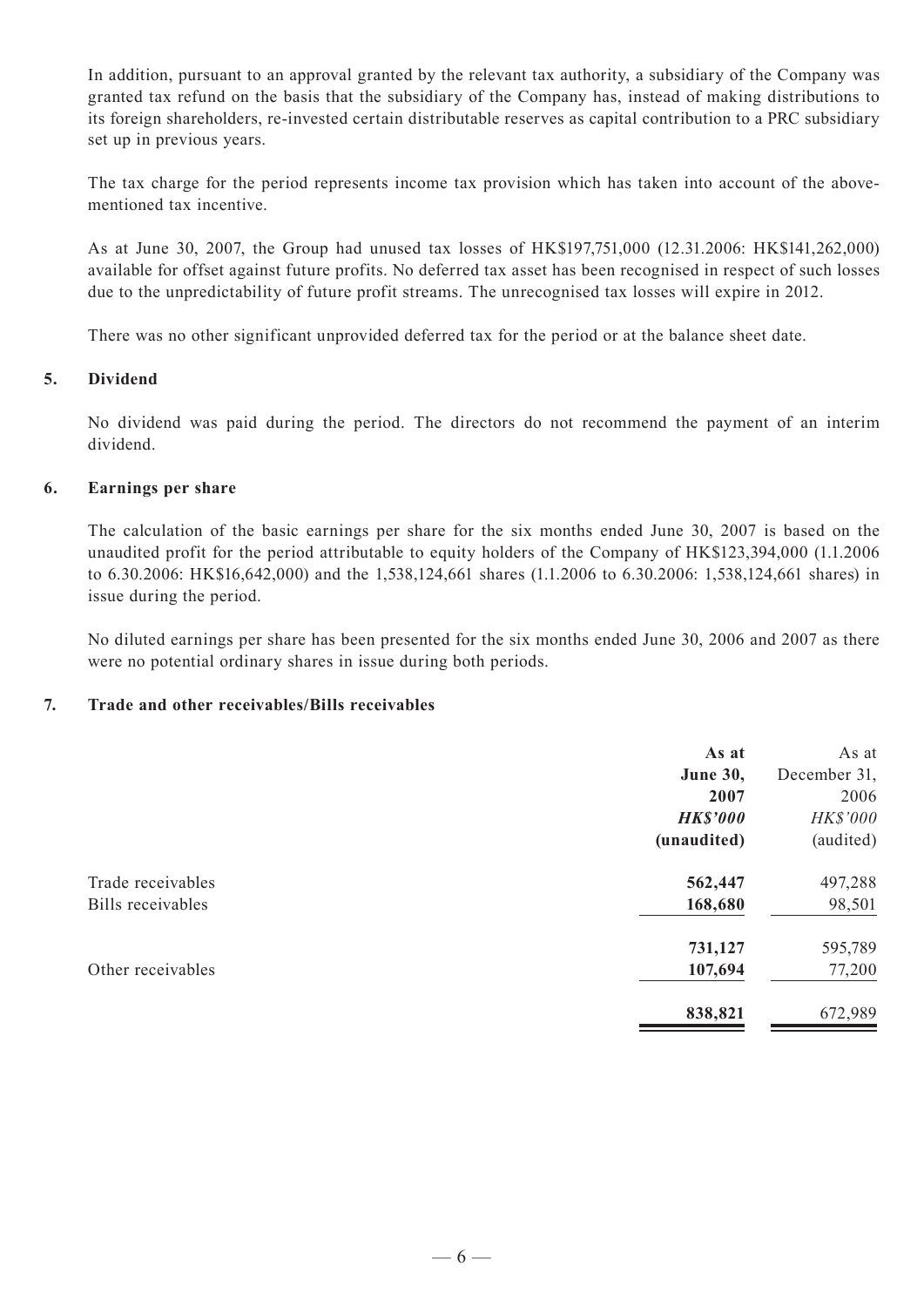The Group allows a credit period from 30 days to 90 days to its trade customers. The following is an aged analysis of trade receivables net of impairment losses and bills receivables at the balance sheet date:

|                  | As at           | As at        |
|------------------|-----------------|--------------|
|                  | <b>June 30,</b> | December 31, |
|                  | 2007            | 2006         |
|                  | <b>HK\$'000</b> | HK\$'000     |
|                  | (unaudited)     | (audited)    |
| $0$ to $90$ days | 703,035         | 559,880      |
| 91 to 180 days   | 27,122          | 35,731       |
| 181 to 365 days  | 970             | 178          |
|                  | 731,127         | 595,789      |

## **8. Trade and other payables/Bills payables**

|                                  | As at<br><b>June 30,</b><br>2007<br><b>HK\$'000</b> | As at<br>December 31,<br>2006<br>HK\$'000 |
|----------------------------------|-----------------------------------------------------|-------------------------------------------|
| Trade payables<br>Bills payables | (unaudited)<br>391,111<br>139,501                   | (audited)<br>406,100<br>223,118           |
| Other payables                   | 530,612<br>541,426                                  | 629,218<br>348,047                        |
|                                  | 1,072,038                                           | 977,265                                   |

The following is an aged analysis of trade and bills payables at the balance sheet date:

| As at           | As at        |
|-----------------|--------------|
| June 30,        | December 31, |
| 2007            | 2006         |
| <b>HK\$'000</b> | HK\$'000     |
| (unaudited)     | (audited)    |
| 456,710         | 555,975      |
| 42,337          | 54,433       |
| 21,942          | 9,917        |
| 9,623           | 8,893        |
| 530,612         | 629,218      |
|                 |              |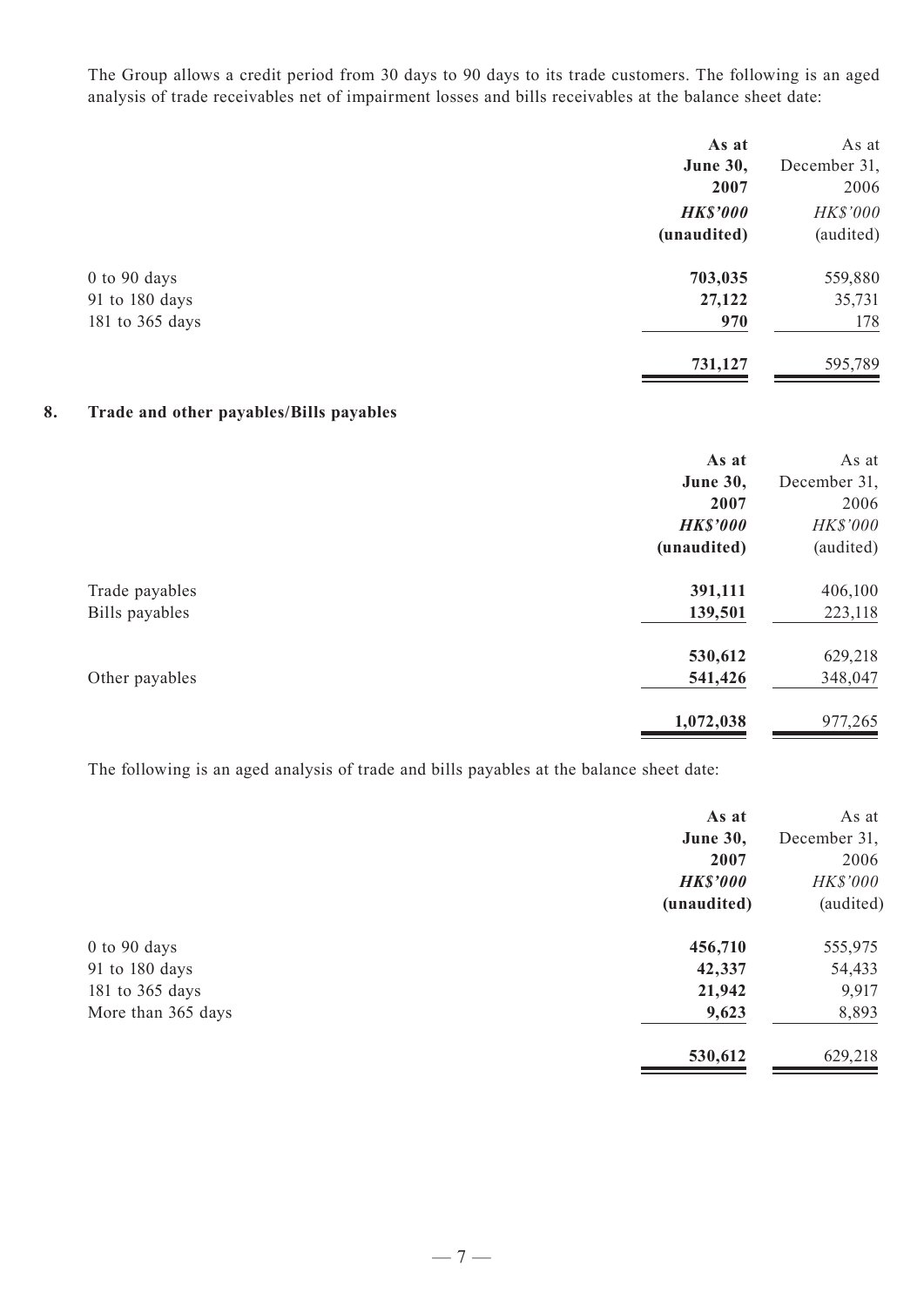### **BUSINESS REVIEW AND OUTLOOK**

### **Results**

For the first half of 2007, the Group's revenue and profit attributable to equity holders of the Company amounted to HK\$2,309,051,000 and HK\$123,394,000, representing an increase of 32% and 641% over the same period of last year, respectively.

### **Vitamin C Series**

Total sales volume of the major products of this series for the period amounted to 15,249 tonnes, an increase of 16.7% over the same period of last year. With the market supply and demand moving towards a more balanced state, product prices rebounded significantly during the current period. For the first and second quarters of the year, the average prices of vitamin C were US\$3.02 and US\$4.34 per kg respectively. The gross profit margin of the entire series increased from 15.9% in the same period of last year to 29.2% in the current period. It is expected that the upward trend of the product prices will continue in the second half of the year.

### **Penicillin Series**

Total sales volume of the major products of this series for the period amounted to 4,676 tonnes, an increase of 26.7% over the same period of last year. After a long period of market consolidation, coupled with the lessening of market supply as a result of the more stringent environmental regulations, product prices increased sharply during the current period. The respective average prices of penicillin industrial salt, amoxicillin and 6-APA for the first quarter of the year were US\$12.96, US\$27.60 and US\$27.84 per kg whilst their respective average prices for the second quarter of the year were US\$19.12, US\$37.56 and US\$37.09 per kg. The gross profit margin of the entire series increased from 12.4% in the same period of last year to 33.8% in the current period. It is expected that the upward trend of the product prices will continue in the second half of the year.

### **Cephalosporin Series**

Total sales volume of the major products of this series for the period amounted to 510 tonnes, a decrease of 9.1% over the same period of last year. After the significant drop in previous year, product prices recovered slightly during the current period. The average prices of 7-ACA in the first and second quarters of the year were US\$ 82.80 and US\$83.21 per kg respectively. As the production costs have increased during the current period, the gross profit margin of the entire series decreased from 20.0% in the same period of last year to 14.8% in the current period. It is expected that market conditions will be able to improve gradually.

### **Finished Drugs**

Market competition remained fierce in the current period, revenue of this business grew slightly by 3.9% as compared with the same period of last year. Gross profit margin increased from 22.6% in the same period of last year to 23.6% in the current period. During the period, the Group has increased its efforts in developing the vitamin C health supplement market in the PRC, leading to a significant increase in the selling and distribution expenses. The finish drugs division ended up recording an operating loss of HK\$35,900,000 for the current period. Market competition is expected to remain fierce.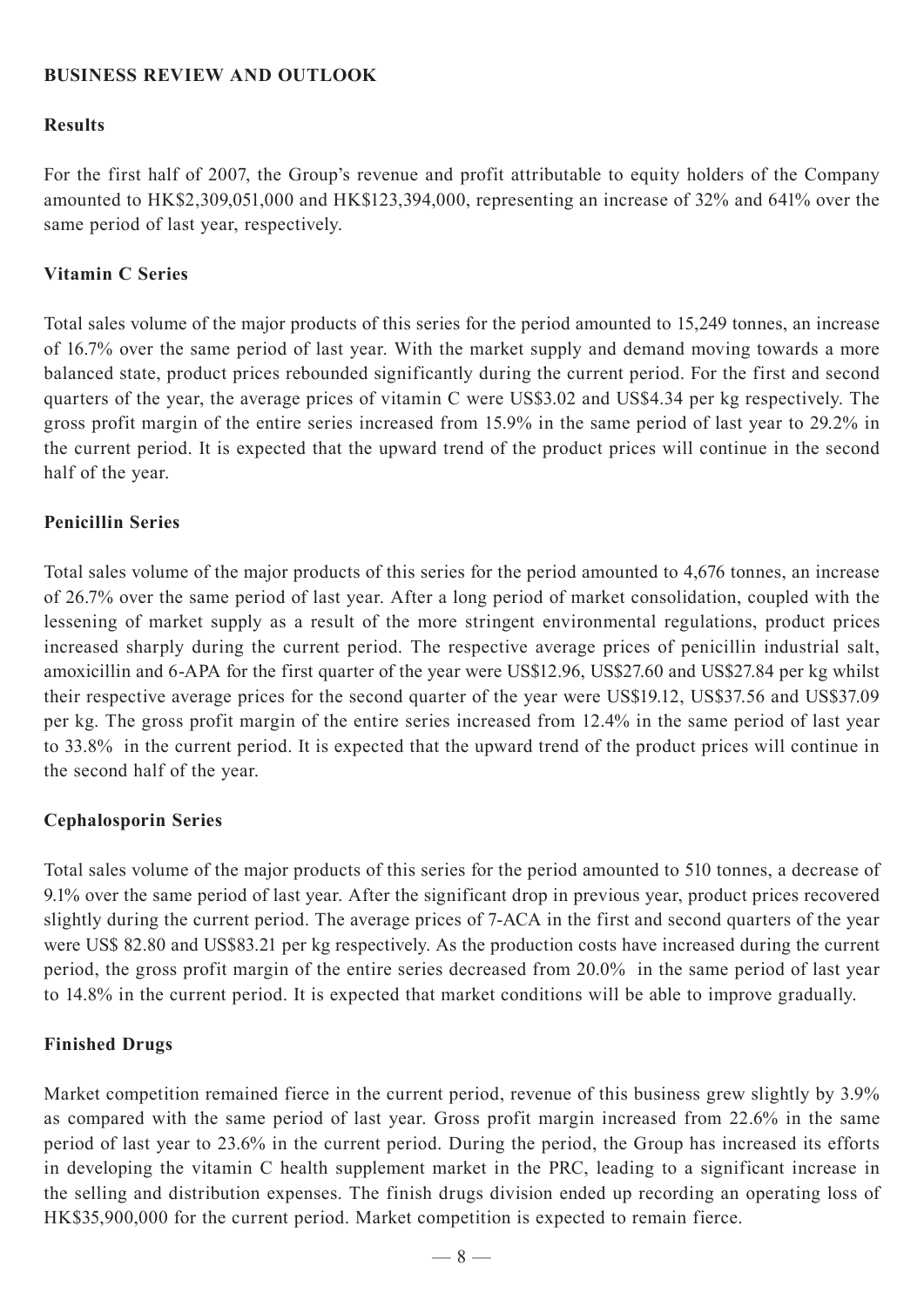## **Patent Drug**

The patent drug, butylphthalide, maintained a steady growth in sales during the period and its operating conditions have improved slightly. The Group will continue its efforts to tap into this new market.

## **FINANCIAL REVIEW**

## **Liquidity and Financial Position**

For the first half of 2007, the Group's operating activities generated a net cash inflow of HK\$230,770,000. Capital expenditure amounted to HK\$244,998,000 . As at June 30, 2007, the Group's current ratio was 1.0, similar to that at the end of previous year. Debtor turnover period (ratio of the total of trade receivables and bills receivables balance to sales, inclusive of value added tax for sales in the PRC) was 52 days in the current period, as compared to 55 days in 2006. Inventory turnover period (ratio of inventories balance to cost of goods sold) decreased from 85 days in 2006 to 74 days in the current period.

As at June 30, 2007, the Group had total borrowings of HK\$1,626,667,000 (comprising bank loans of HK\$1,491,000,000, loan from a related company of HK\$126,000,000 and loans from immediate holding company of HK\$9,667,000). The maturity profile of the total borrowings spreads over a period of three years with HK\$829,667,000 repayable within one year and the remaining HK\$797,000,000 repayable within two to three years. Net gearing ratio was 44%, which was calculated on the basis of the Group's total borrowings net of bank balances and cash of HK\$406,521,000 over equity attributable to equity holders of the Company at the balance sheet date.

41% of the Group's borrowings are denominated in Hong Kong dollars and the remaining 59% in Renminbi. The Group's revenues are mainly either in Renminbi or in US dollars. The Group is of the opinion that its exposure to foreign exchange rate risk is limited.

## **Pledge of Assets**

As at June 30, 2007, bank deposits of HK\$772,000 (12.31.2006: HK\$4,104,000) were pledged to banks to secure banking facilities granted to the Group.

## **Contingent Liabilities**

The Company and one of its subsidiaries are named as, among others, defendants in a number of antitrust complaints filed in The United States of America. The details of the antitrust complaints have been set out in the annual financial statements of the Group for the year ended December 31, 2006. Up to the date of this announcement, four antitrust complaints have been served on the Company and three antitrust complaints have been served on the subsidiary.

The directors and management of the Company intend to contest the claims set out in the antitrust complaints vigorously. The Group has appointed legal advisers to advise them in the legal proceedings and the outcome of the antitrust complaints cannot be reliably estimated with reasonable certainty at this stage.